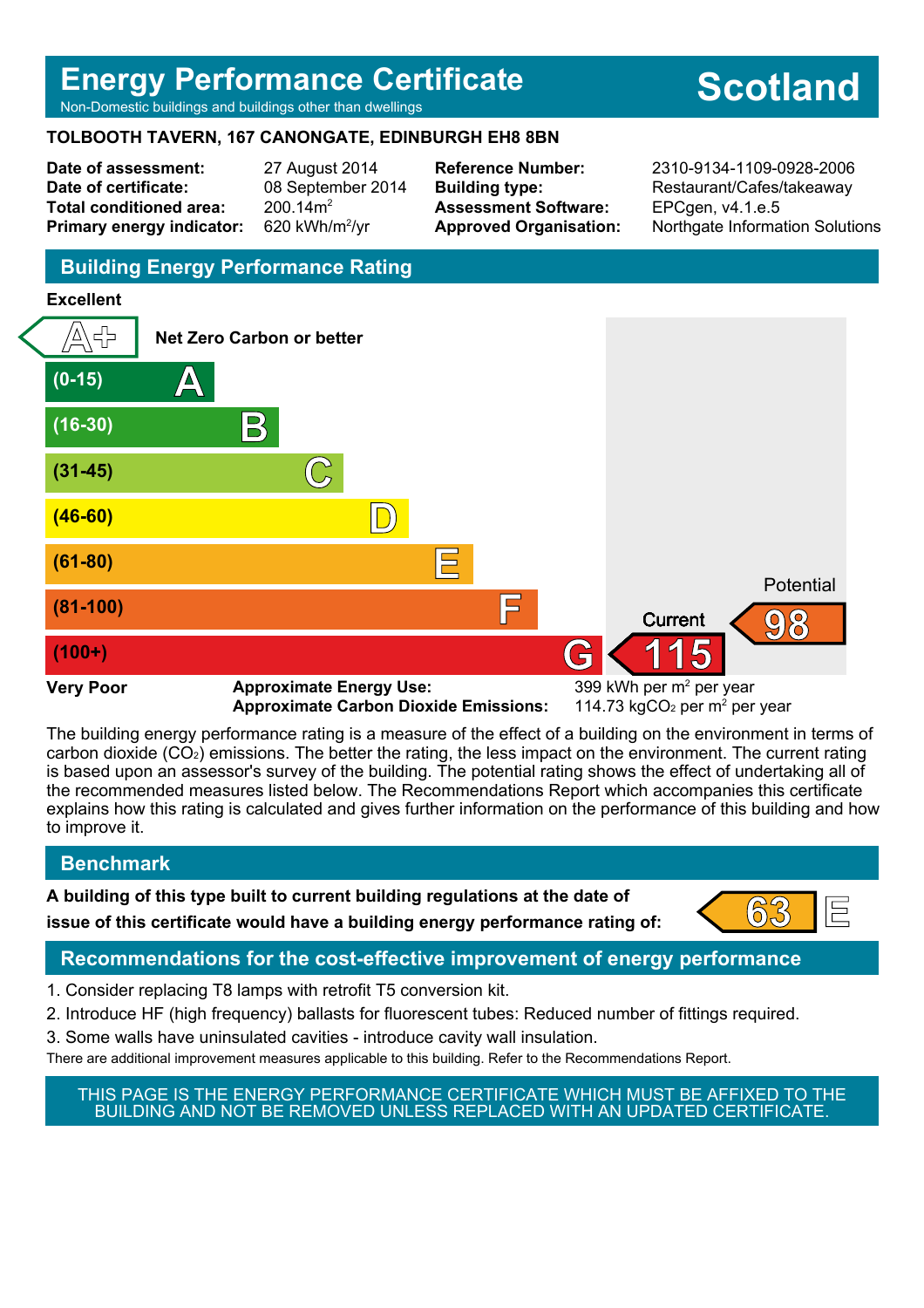#### **Background**

This section provides additional information regarding the building and your energy assessment.

| Building type:               | A3/A4/A5 Restaurant and Cafes/Drinking<br>Establishments and Hot Food takeaways |
|------------------------------|---------------------------------------------------------------------------------|
| Total useful floor area:     | 200m <sup>2</sup>                                                               |
| Main heating fuel:           | <b>NaturalGas</b>                                                               |
| <b>Building Environment:</b> | HeatingandNaturalVentilation                                                    |
| Renewable energy source:     | None                                                                            |
| Electricity:                 | Grid supplied                                                                   |

The Recommendations Report provides additional information in support of your Energy Performance Certificate. It was produced in line with the Government's approved calculation methodology and is based upon output from CLG, iSBEM, v4.1.e, SBEM, v4.1.e.5.

This calculates energy used in the heating, hot water provision, lighting and ventilation of your building. Different fuels produce different amounts of carbon dioxide for every kilowatt hour (kWh) of energy used. The calculation methodology therefore applies fuel emission factors to energy use for each fuel used to give an overall rating for your building. This assessment covers all fixed building services but excludes energy used in portable appliances, office equipment and for industrial processes.

As buildings can be used in different ways, energy use is calculated using standard occupancy assumptions which may be different from the way you use your building. The rating also uses national weather information to allow comparison between the performance of similar buildings in different parts of Scotland.

Further information on the assessment process and approved software tools can be found online at: www.scotland.gov.uk/epc.

#### **Recommendations for improvement**

This section lists the improvement measures recommended on your Energy Performance Certificate and further action you can take to improve the performance of your building. These measures have been checked by your assessor as being appropriate for your building and are listed under four headings: short payback period, medium payback period, long payback period and other improvement measures.

The calculation tool has automatically produced a set of recommendations which are reviewed by your assessor to ensure that they are relevant to the building and its use. The assessor may add or remove recommendations and may also have commented on the recommendations based upon their professional knowledge and expertise. This may include inserting additional recommendations or measures under 'other recommendations' (see below).

Note that these recommendations do not include advice on matters relating to the operation and maintenance of your building as such cannot be identified or represented within the calculation process.

## Implementing improvements - legal disclaimer.

The advice provided in this Recommendations Report is intended to be for information only. Recipients of this report are advised to seek further professional advice before making any decision on how to improve the energy performance of the building.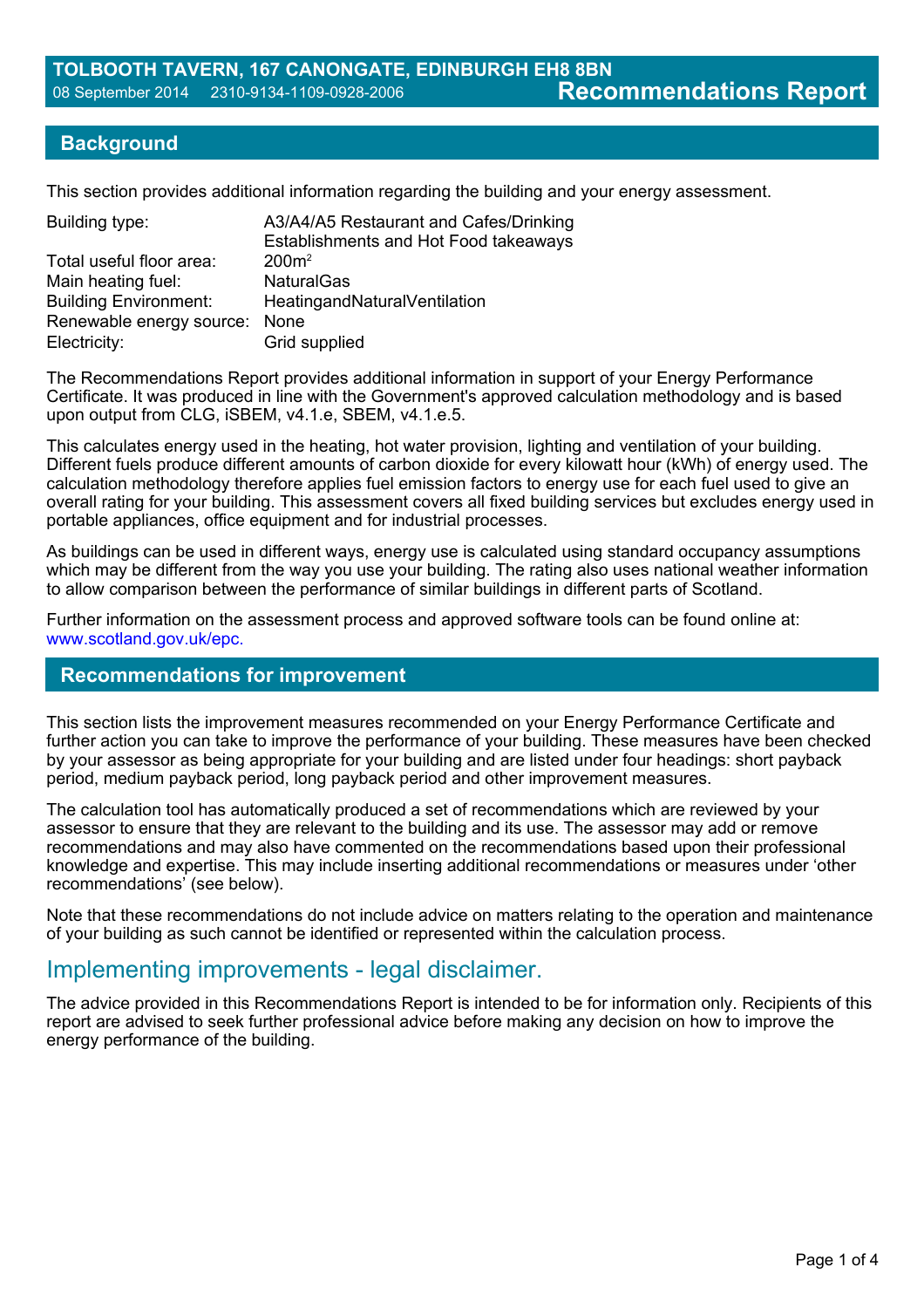#### **Recommended measures with a short payback period (less than 3 years)**

| <b>Recommendations (short payback)</b>                                                                    | <b>Potential Impact</b> |
|-----------------------------------------------------------------------------------------------------------|-------------------------|
| Consider replacing T8 lamps with retrofit T5 conversion kit.                                              | <b>MEDIUM</b>           |
| Introduce HF (high frequency) ballasts for fluorescent tubes: Reduced number of<br>fittings required.     | <b>LOW</b>              |
| Some walls have uninsulated cavities - introduce cavity wall insulation.                                  | <b>MEDIUM</b>           |
| Some windows have high U-values - consider installing secondary glazing.                                  | <b>MEDIUM</b>           |
| Consider replacing heating boiler plant with a condensing type.                                           | HIGH                    |
| Carry out a pressure test, identify and treat identified air leakage. Enter result in EPC<br>calculation. | <b>MEDIUM</b>           |

#### **Recommended measures with a medium payback period (3 to 7 years)**

| <b>Recommendations (medium payback)</b>                                  | <b>Potential Impact</b> |
|--------------------------------------------------------------------------|-------------------------|
| Some glazing is poorly insulated. Replace/improve glazing and/or frames. | <b>MEDIUM</b>           |

#### **Recommended measures with a long payback period (more than 7 years)**

| <b>Recommendations (long payback)</b>                 | <b>Potential Impact</b> |
|-------------------------------------------------------|-------------------------|
| Consider installing building mounted wind turbine(s). | LOW                     |
| Consider installing solar water heating.              | LOW                     |
| Consider installing PV.                               | LOW                     |

## Other measures

This section lists other measures selected by your assessor based upon an understanding of the building and/or a valid existing Recommendations Report.

**Your assessor has not identified other measures for this building.**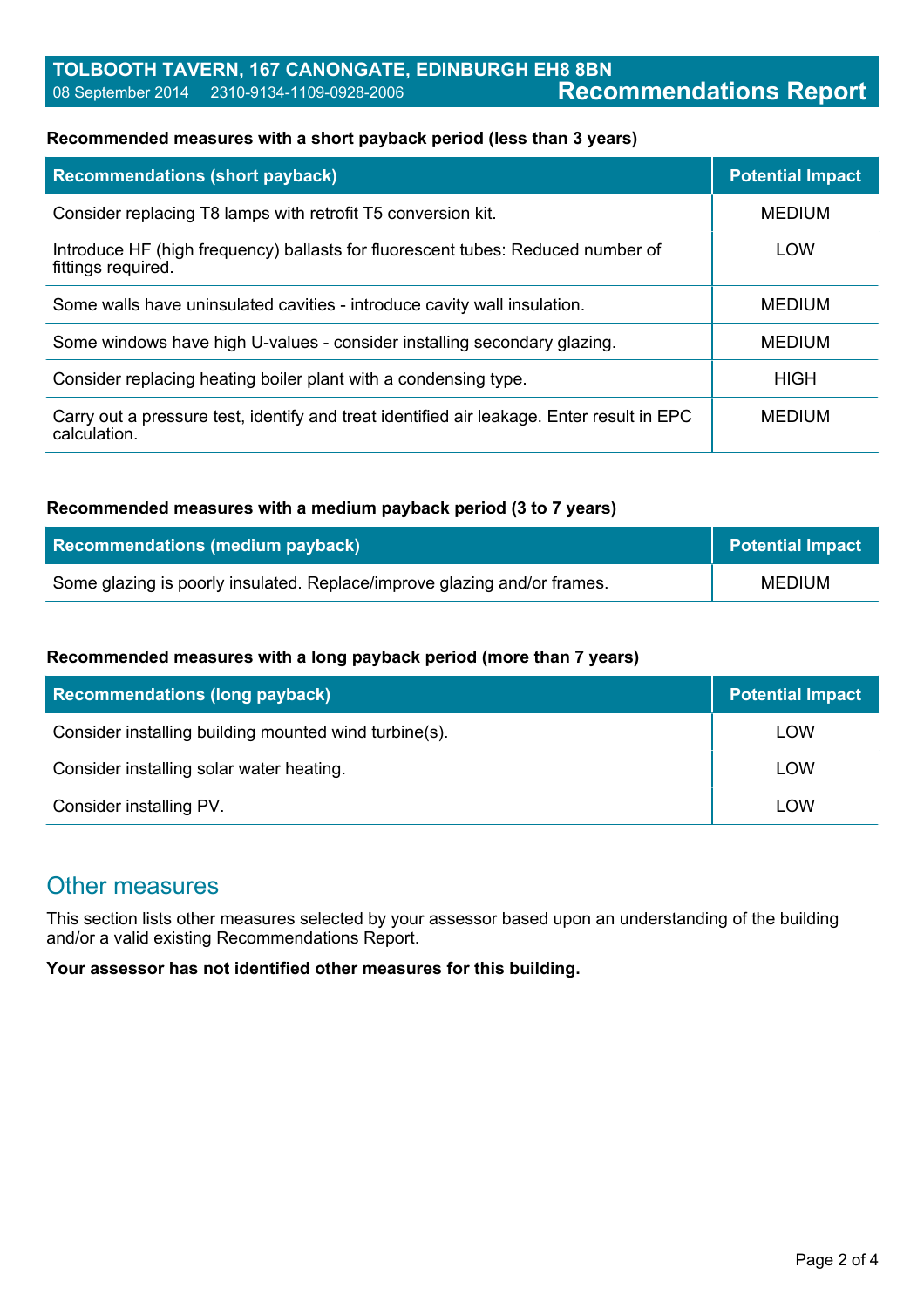## Payback period:

Payback periods are based upon data provided by Good Practice Guides and Carbon Trust energy survey reports and are average figures calculated using a simple payback method. It is assumed that the source data is correct and accurate, using up to date information.

They should be considered indicative. The figures have been calculated as an average across a range of buildings and may therefore differ from the actual payback period for the building being assessed. It is recommended that the cost effectiveness and payback of each suggested measure be further investigated before making any decision on how to improve the energy efficiency of your building.

## Carbon Impact:

Each measure is assigned a low, medium or high potential impact on the energy efficiency of your building. This relates to their potential to reduce carbon dioxide emissions arising from energy used in your building. For automatically generated recommendations, the carbon impact is determined by the approved software but may be adjusted by your assessor based upon their knowledge of the building. The impact of 'other recommendations' is determined by the assessor.

## **Comparative assessment - Feed-in Tariff**

Eligibility for standard tariff for solar PV under the DECC Feed-in Tariff initiative is contingent on a minimum energy efficiency requirement being met. This requires a building to have an EPC band of D or better. Further information can be found at: www.decc.gov.uk/fits This requirement is based upon the means of determining EPC band which is used in England & Wales.

**If calculated using this process, but using Scottish climate data, your building would currently have an EPC band of C (and a rating of 54).**

### **Requirements under section 63 of the Climate Change (Scotland) Act**

From 1 September 2016, regulations require the assessment and improvement of existing non-domestic buildings with an area of more than 1,000 m². See www.gov.scot/section63 for information.

As this building does not exceed 1,000 m<sup>2</sup> in area, it is not currently subject to these regulations.